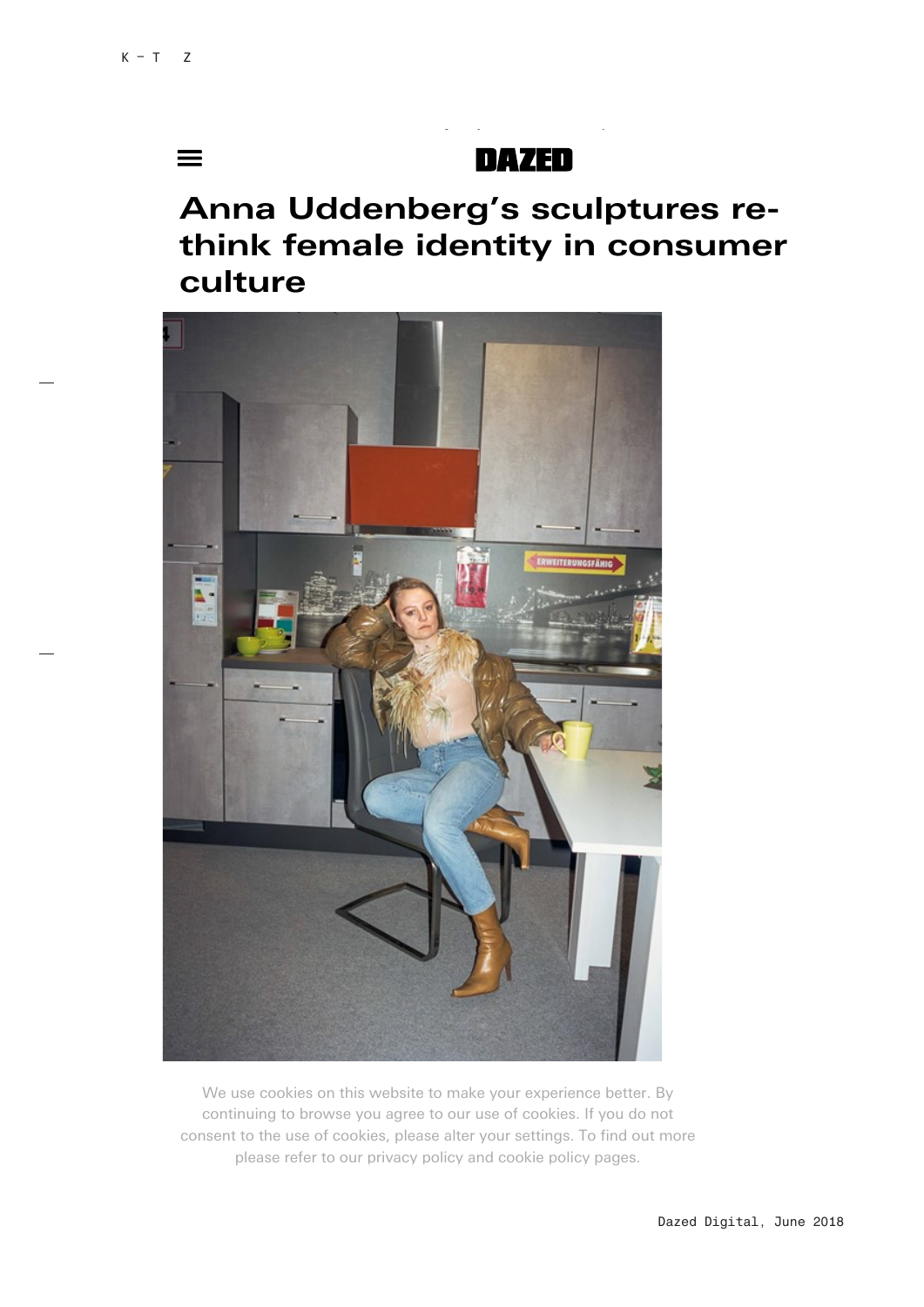15th June 2018

Text Bea Windsor

## Anna Uddenberg

8 IMAGES



This month, the KALEIDOSCOPE art space at Milan's Spazio Maiocchi will see artist Anna Uddenberg push discussions around "woman as object" to the extreme. This exhibition comprises pieces from Uddenberg's 2017 body of work, where the female form is merged with massage chairs, luxury cars, dentistry chairs, and suitcases. The result: hybrid structures using mesh, fake leather, furs, and even crocs to explore consumer aspiration, and confuse ideas of functionality. Uddenberg says of her work, "I wanted to use the logic and aesthetics of what one recognises as functional, and bend the meaning of function while suggesting new modes of being." These structures invite us to reconsider our relationship with commercial objects and unpack accepted normalities. Uddenberg sets out to do this by disregarding conventional good taste, co-opting the aesthetics of SUV limousine interiors, elite spas, and first class lounges in a nod to the "narco-architecture" seen in the grandiose McMansions of drug lords. In merging the female form with these aspirational designs, Uddenberg implies that the female identity is all too often represented in terms of fantastical consumer options.

In 2009, Uddenberg became fascinated by escort websites and the language used to describe the women featured. This prompted her to consider the way that women's identities are marketed in the consumer space. In her early work, "The Girlfriend Project" (2009), Uddenberg shows a video of a woman robotically advertising herself as the "perfect girlfriend experience". The way that she speaks is akin to an advert for a car or coffee machine: "I am an intelligent and ultra-feminine girl, who is full of life and energy", she says, "I have a university background and my passions include art, technology, travels and